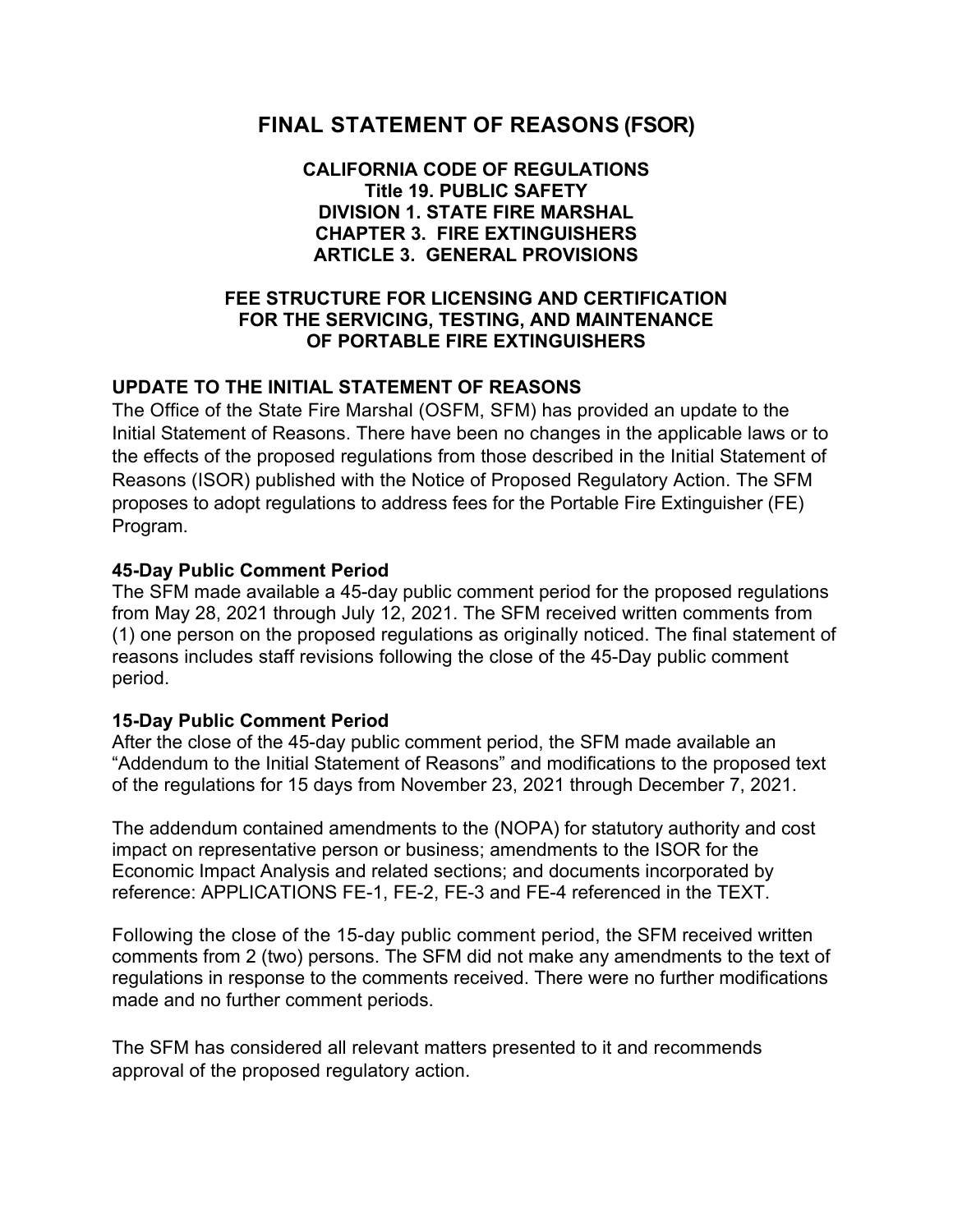## **Documents Incorporated by Reference**

The following forms are incorporated by reference in the text of the proposed regulations:

- 1. Application for Concern License or Change (FE-1 REV. 10/2021)
- 2. Application for Limited Concern License or Change (FE-2 REV. 10/2021)
- 3. Application for Certificate of Registration or Change (FE-3 REV. 10/2021)
- 4. Application for Replacement Certificate of Registration Card (FE-4 REV. 10/2021)

The SFM has determined that it would be cumbersome, unduly expensive, or otherwise impractical to publish this document in the California Code of Regulations because it would be too voluminous. The documents are made available from the agency or are reasonably available to the affected public from a commonly known or specified source: Office of the State Fire Marshal website: https://osfm.fire.ca.gov.

## **TECHNICAL, THEORETICAL AND/OR EMPIRICAL STUDIES OR REPORTS**

The SFM did not rely on any report or other document in the development of this rulemaking beyond that previously identified in the Initial Statement of Reasons.

## **ALTERNATIVES THAT WOULD LESSEN ADVERSE ECONOMIC IMPACT ON SMALL BUSINESS**

No alternatives were proposed to the SFM that would lessen any adverse economic impact on small business.

## **ALTERNATIVES TO THE REGULATION**

Set forth below are the alternatives which were considered and the reasons each alternative was rejected:

An alternative the SFM considered to be less burdensome to businesses in carrying out the purposes of the proposed regulation was proposing half of the required fee initially then increasing to the full fee the following fiscal year. Proposing half of the required fee will lessen the burden on businesses but does not cover the required costs associated with the implementation of the FE Program to meet statutory requirements and industry demand.

## **ALTERNATIVES DETERMINATION**

In accordance with Government Code section 11346.9(a)(4), the Office of the State Fire Marshal has considered alternatives and has determined that no available alternative would be more effective in carrying out the purposes for which the action is proposed; or would be as effective and less burdensome to affected private persons than the proposed action; or would be more cost effective to affected private persons and equally effective in implementing the statutory policy or other provision of law.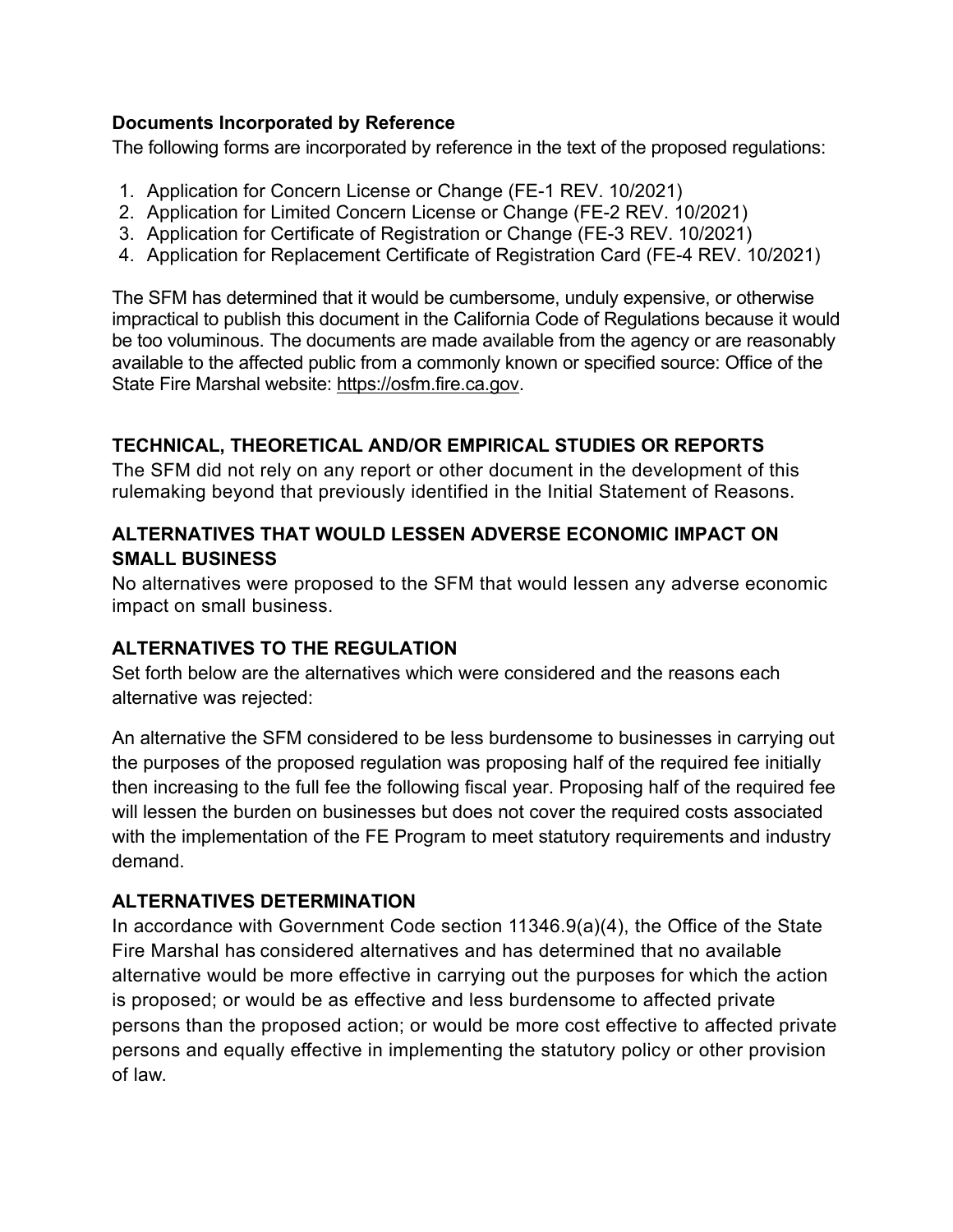## **MANDATE ON LOCAL AGENCIES OR SCHOOL DISTRICTS**

The proposed amendments to the regulations do not impose any mandate on local agencies or school districts.

## **COORDINATION WITH FEDERAL LAW**

The SFM has determined that this proposed regulatory action neither conflicts with nor duplicates any applicable federal regulation contained in the Code of Federal Regulations. There have been no changes in applicable laws related to the proposed action or to the effect of the proposed regulation from the laws and effects described in the Notice of Proposed Action.

### **SUMMARY AND RESPONSE TO COMMENTS RECEIVED DURING THE 45-DAY PUBLIC COMMENT PERIOD.**

The SFM accepted public comments from May 28, 2021 through July 12, 2021. A public hearing was not requested nor scheduled, and no oral comments were received. The SFM received written comments from one (1) person on the proposed regulations.

**COMMENT 1:** Mrs. Cinde MacGugan-Cassidy, Island Fire Extinguishers, Inc, commented not to increase the fee structure for licensing and certification for the servicing, testing, and maintenance of portable fire extinguishers. She states that everyone is feeling the repercussions of the COVID-19 pandemic and doubling these fees to make up for the short fall in the OSFM should not happen. She feels it less impactful if the fees were a typical 3% Consumer Price Index (CPI) and that doubling the fees is totally unacceptable.

 in the past 12 years the fees have not been assessed at a level sufficient to cover the **RESPONSE:** The Office of the State Fire Marshal acknowledges the commentor and recognizes the repercussions of COVID-19 pandemic. However, as it was stated in the analysis, this proposed fee increase was planned prior to the COVID-19 pandemic and costs nor staffing level associated with the expansion and demands of the FE Program. Program costs have risen significantly due to inflation, increasing personnel costs, an increase in the number of licensing and certification applications received, improved testing process, and online application processing. The SFM has postponed the fee increase for so many years and the inadequate funding has created a negative operational impact for both the SFM and the industry which results in a delay of the licensing, certification, and enforcement service. The proposed fee structure will allow the program to stay in operation with current and future demands and provide an efficient and reliable service to our customers. This will also allow the Program to stay out of a negative budget balance, which it currently has been in over the last several years. The SFM did not make any changes to the text of regulations.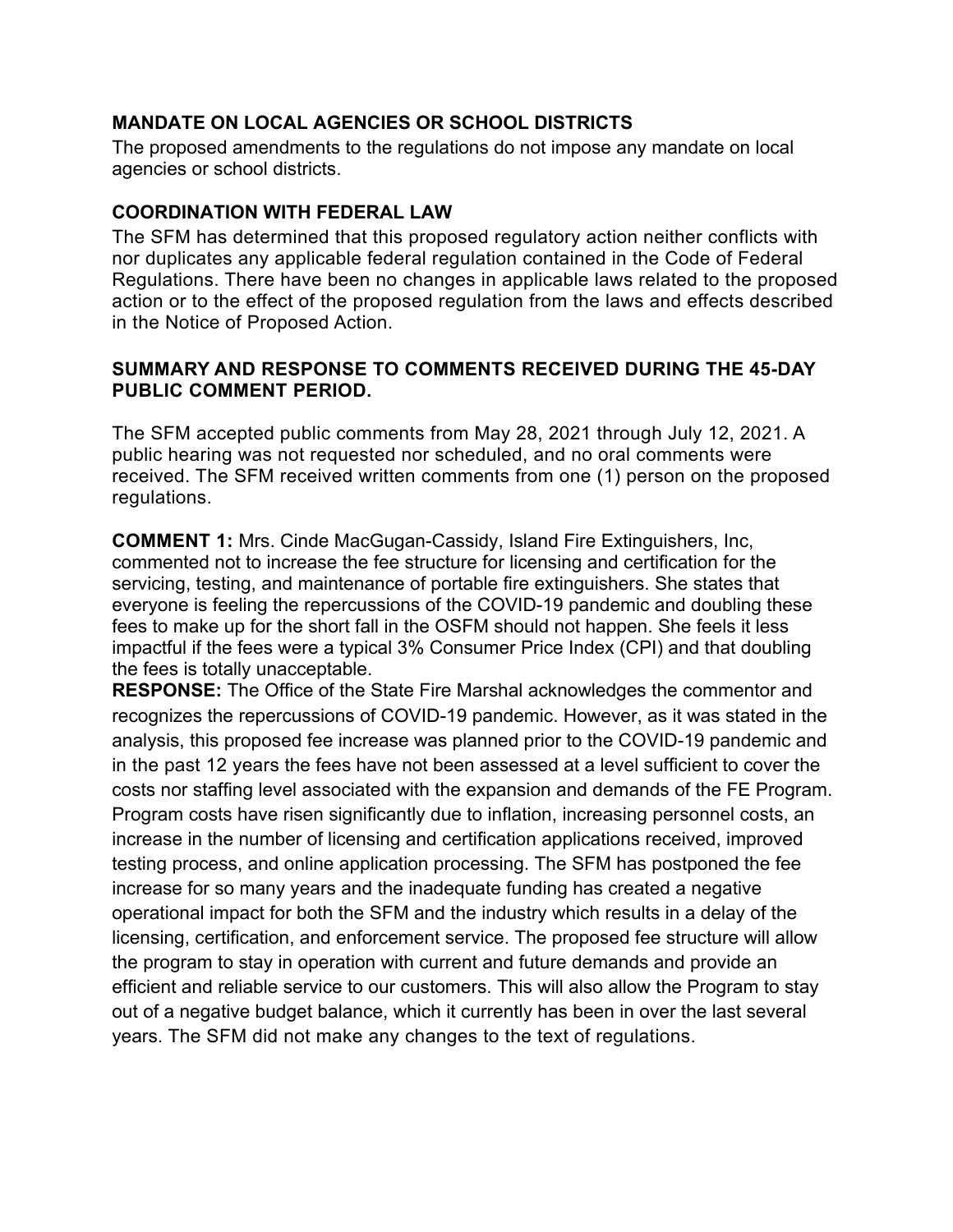### **SUMMARY AND RESPONSE TO COMMENTS RECEIVED DURING THE 15-DAY PUBLIC COMMENT PERIOD.**

The SFM accepted public comments from November 23, 2021 through December 7, 2021. The SFM received written comments from two (2) persons on the proposed regulations.

 the last several years. The SFM did not make any changes to the text of regulations. **COMMENT 1:** Mr. Larry Kirschner, FireWorks Fire Protection Services Commented not to increase the fee structure for licensing and certification for the servicing, testing, and maintenance of portable fire extinguishers. He states that everyone is feeling the repercussions of the COVID-19 pandemic and doubling these fees to make up for the short fall in the OSFM should not happen. Costs have been going up substantially for the purchase of materials, parts, and labor, as well as the cost of fuel for our vehicles. He runs at very close margins because he believes his customers cannot tolerate rate increases due to closures during COVID. Restaurants are just getting started again and apartments, condominiums and other types of dwellings are barely comfortable with having servicemen enter their properties. **RESPONSE:** The Office of the State Fire Marshal acknowledges and recognizes the repercussions of COVID-19 pandemic. However, as stated by Mr. Kirschner, business costs have been going up substantially for the purchase of materials, parts, and labor, as well as the cost of fuel for vehicles. This reality is also the case for the State's business costs. The State's costs for the portable fire extinguisher program have risen significantly with increasing personnel costs, increases in the number of licensing and certification applications received, implementing improved testing processes, online application processes, and inflation. The SFM has postponed the fee increase for many years which has created a negative budget balance. The inadequate funding has created a harmful operational impact for both the SFM and the industry which results in delay of licensing, certification, and enforcement service. The proposed fee structure will allow the program to stay in operation with current and future demands as well as provide an efficient and consistent service to the State's business customers. The revenue generated will allow the Program to stay out of a negative budget balance, which it currently has been in over

## **COMMENT 2:** The Fletcher's Fire Protection Team

The Fletcher's Fire Protection Team commented "documentation

**(2a)** doesn't mention what those costs are**,** only that nearly doubling the revenue will "keep the program in operation with current and future demands".

**RESPONSE:** The Office of the State Fire Marshal acknowledges The Fletcher's Fire Protection Team documentation does not mention what those costs are**,** only that nearly doubling the revenue will "keep the program in operation with current and future demands". As it stated in the ISOR, Program costs have risen significantly over the 12 year period since the last fee increase. The biggest increase has come from increased personnel costs to meet the COLA and medical benefits. General increase of the annual Cost of Living Allowances (COLA), which is 2% annually, increased 24% over this period. The average medical benefit increases 7% annually over the same 12-year period, which is a total increase of 108%. The inadequate funding has created a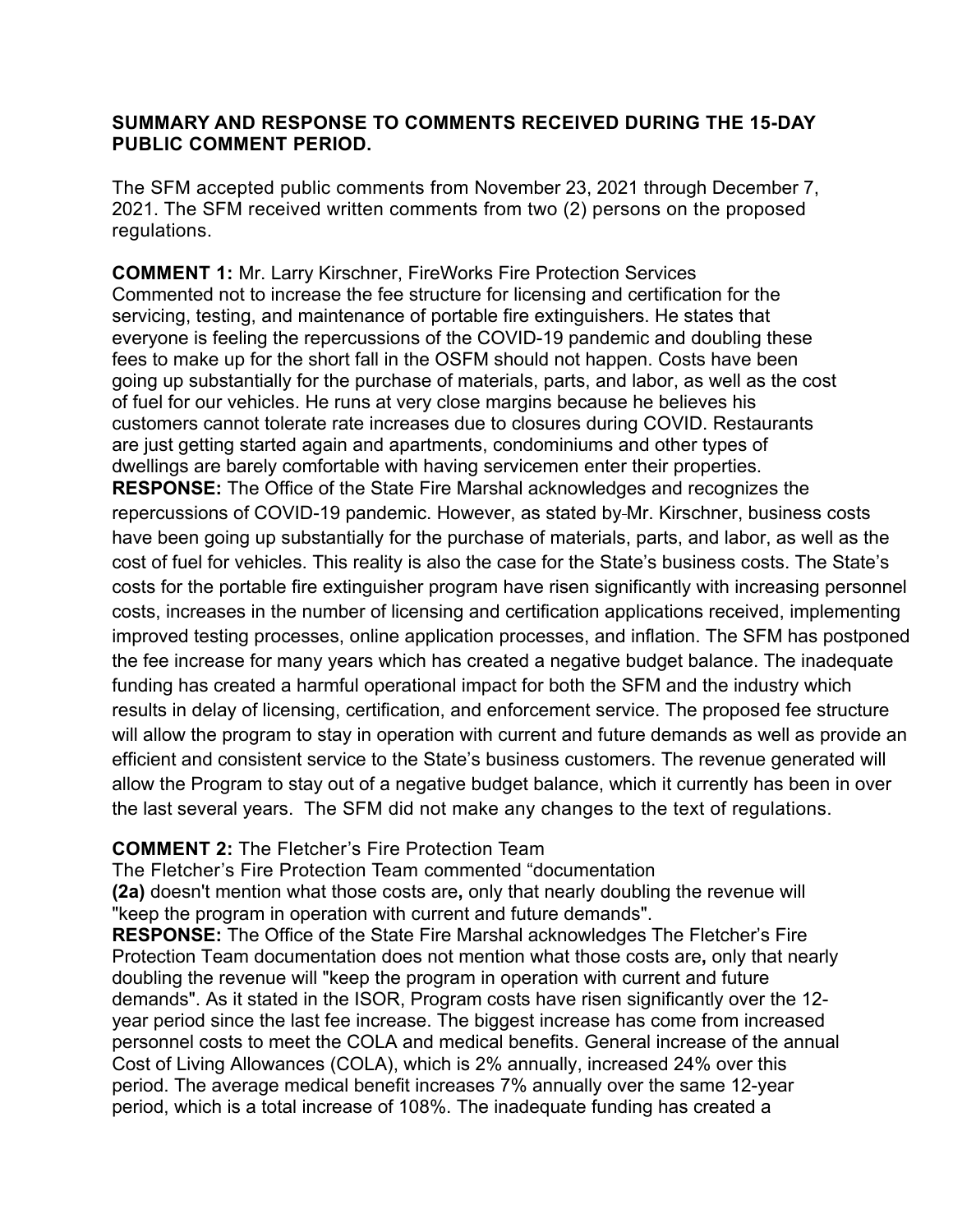negative operational impact for both the SFM and the industry which results in a delay of the licensing and certification service. Additionally, Health and Safety Code Section 13137, the Licensing and Certification Fund, specifies that the costs associated fees may not exceed the actual cost of administrating the OSFM's Licensing and Certification programs, and fees must be used for the benefit of the same group they are collected from. The SFM did not make any changes to the text of regulations.

 as it was stated by The Fletcher's Fire Protection Team, business costs and labor have over the last several years. The SFM did not make any changes to the text of **COMMENT 2b:** The Fletcher's Fire Protection Team commented not to increase the fee structure for licensing and certification for the servicing, testing, and maintenance of portable fire extinguishers due to the repercussions of the COVID-19 pandemic and doubling these fees to make up for the short fall in the OSFM should not happen. **RESPONSE:** The Office of the State Fire Marshal acknowledges The Fletcher's Fire Protection Team and recognizes the repercussions of COVID-19 pandemic. However, been going up substantially, as well as the cost of fuel for our vehicles for the business. It is no different for the State's business. As it was stated in the analysis, the State's costs for the Fire Extinguisher Program have risen significantly due to increasing personnel costs, an increase in the number of licensing and certification applications received, improved testing process, online application processing, and inflation. The SFM has postponed the fee increase for many years and the postponement has created a negative budget balance. Additionally, the inadequate funding has created a harmful operational impact for both the SFM and the industry which results in a delay of the licensing, certification, and enforcement service. This proposed fee structure will allow the program to stay in operation with current and future demands as well as provide an efficient and consistent service to the State's business customers. This will also allow the Program to stay out of a negative budget balance, which it currently has been in regulations.

 **RESPONSE:** The Office of the State Fire Marshal consulted with and utilized input SFM also sought the advice of the State Board of Fire Services. Additionally, as qualified as small business, which is as defined as organizations with fewer than 100 **COMMENT 2c:** The Fletcher's Fire Protection Team commented "how many representatives did you consult with of the 500 companies you estimate this legislative change will affect and of those you talked to, how many have over 100 employees?" from the SFM Fire Extinguisher Advisory Committee, which is made up of representatives of industry, the public and the fire service and to seek comments and specific views on proposed regulations fire, the California Association of Life Safety and Fire Equipment (CALSAFE), and the portable fire extinguisher industry. The required all Companies and technicians were notified of the regulatory changes and provide input through the public comment period as The Fletcher's Fire Protection Team was. Of those approximate 500 companies, the majority of them would be employees. The SFM did not make any changes to the text of regulations.

**COMMENT 2d:** The Fletcher's Fire Protection Team commented "how about tiered pricing based on the size of the company applying? Tiered requirements have been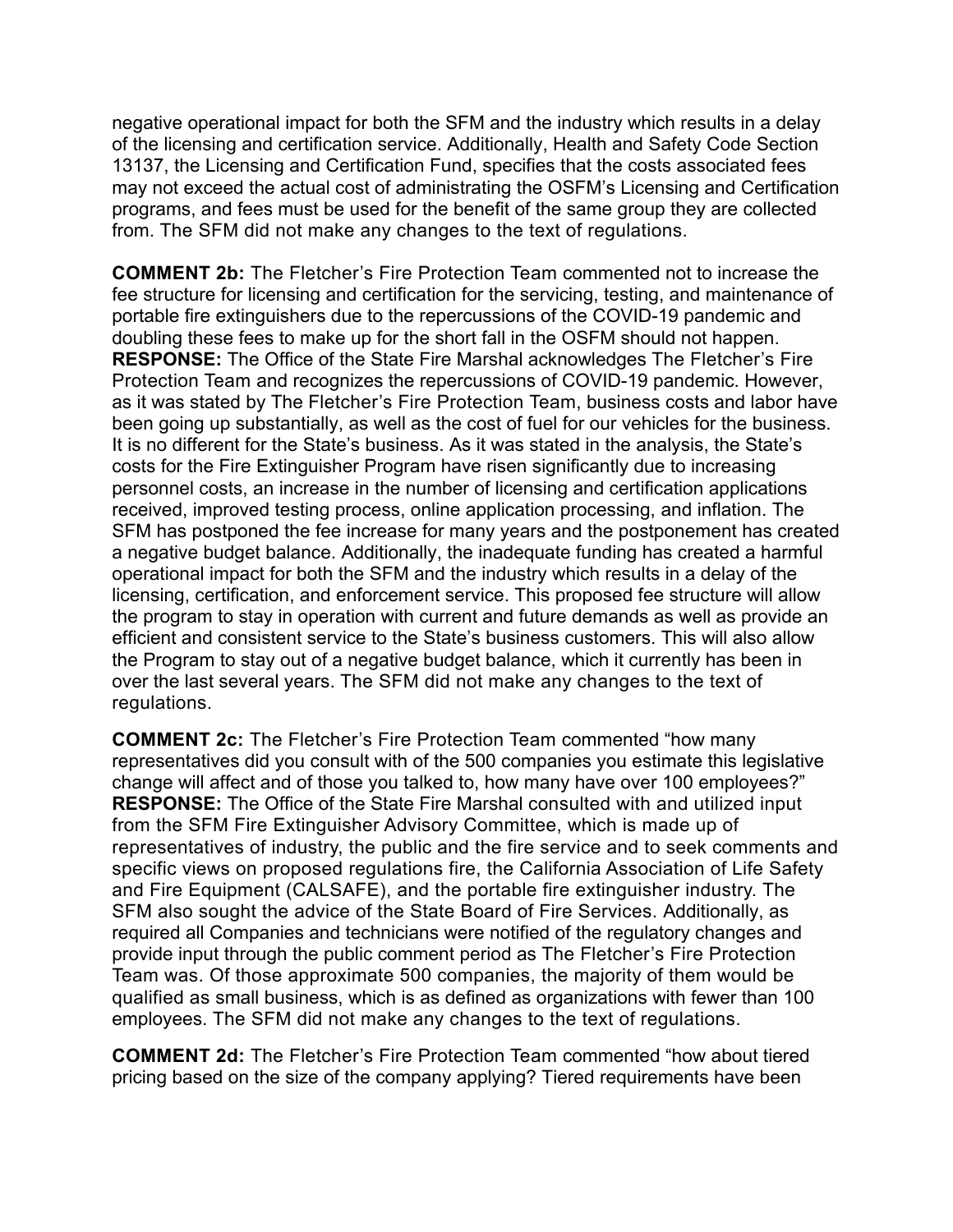used for everything from vaccination mandates to paid leave requirements and their labor laws, why not with these fees?"

**RESPONSE:** The Office of the State Fire Marshal considered an alternative to be less burdensome to the businesses and individuals in carrying out the purposes of the proposed regulation. The SFM proposes half of the required fee initially and increase to the full fee following fiscal year. Proposing half of the required fee will lessen the burden on businesses and individuals but does not cover the required costs associated with the operation of the FE program to meet statutory requirements and industry demands. Proposing full fees now is essential to run the program and cover all costs to operate. A partial fee increase was not feasible as it would not enable the OSFM to cover the costs associated with implementing the licensing and certification mandates, improve the licensing and certification service and enforcement, and meet current and future work demands. This total amount of fees collected are projected to support program costs while not exceeding the actual costs. The SFM did not make any changes to the text of regulations.

**COMMENT 2e:** The Fletcher's Fire Protection Team commented "scaling back the non-essential features of some programs to reduce the work demands on the OSFM altogether, to reduce costs/increase efficiency.

**RESPONSE:** The Office of the State Fire Marshal acknowledges The Fletcher's Fire Protection Team scaling back the non-essential features of some programs to reduce the work demands, however, there is nowhere to "scale back" for this program because it is all essential. The fees assessed by the Fire Extinguisher Program support compliance with statutory and regulatory requirements which is essential to protect life and property against fire and panic, enhancing public safety and worker safety. The SFM did not make any changes to the text of regulations.

**COMMENT 2f:** The Fletcher's Fire Protection Team commented "petition the state treasury for additional funds. It is in the interest of the state government that the OSFM operates at capacity and enforces its regulations. Why is the funding burden falling on employers? Particularly during this time with both historic financial burden on companies and the economy, and a massive state tax revenue surplus? **RESPONSE:** The Office of the State Fire Marshal acknowledges The Fletcher's Fire Protection Team petition the state treasury for additional funds. Through this evaluation, the OSFM determined that annual revenue under the current fee structure is insufficient to operate the program and therefore does not meet the requirements of Health and Safety Code 13137. Additional revenue is necessary in order for the program to implement the fund's statutory requirements, as detailed in Health and Safety Code (HSC) Section 13137: The SFM did not make any changes to the text of regulations.

**HSC, Section 13137.** 

*HSC, Section 13137. The State Fire Marshal Licensing and Certification Fund is hereby created in the State Treasury. All money in the fund is available for the support of the State Fire Marshal upon appropriation by the Legislature. All moneys collected by the State Fire Marshal pursuant to this part, pursuant to Part 2 (commencing with Section 12500) or Part 3 (commencing with Section 12750) of Division 11, and pursuant to Section 41961, shall*